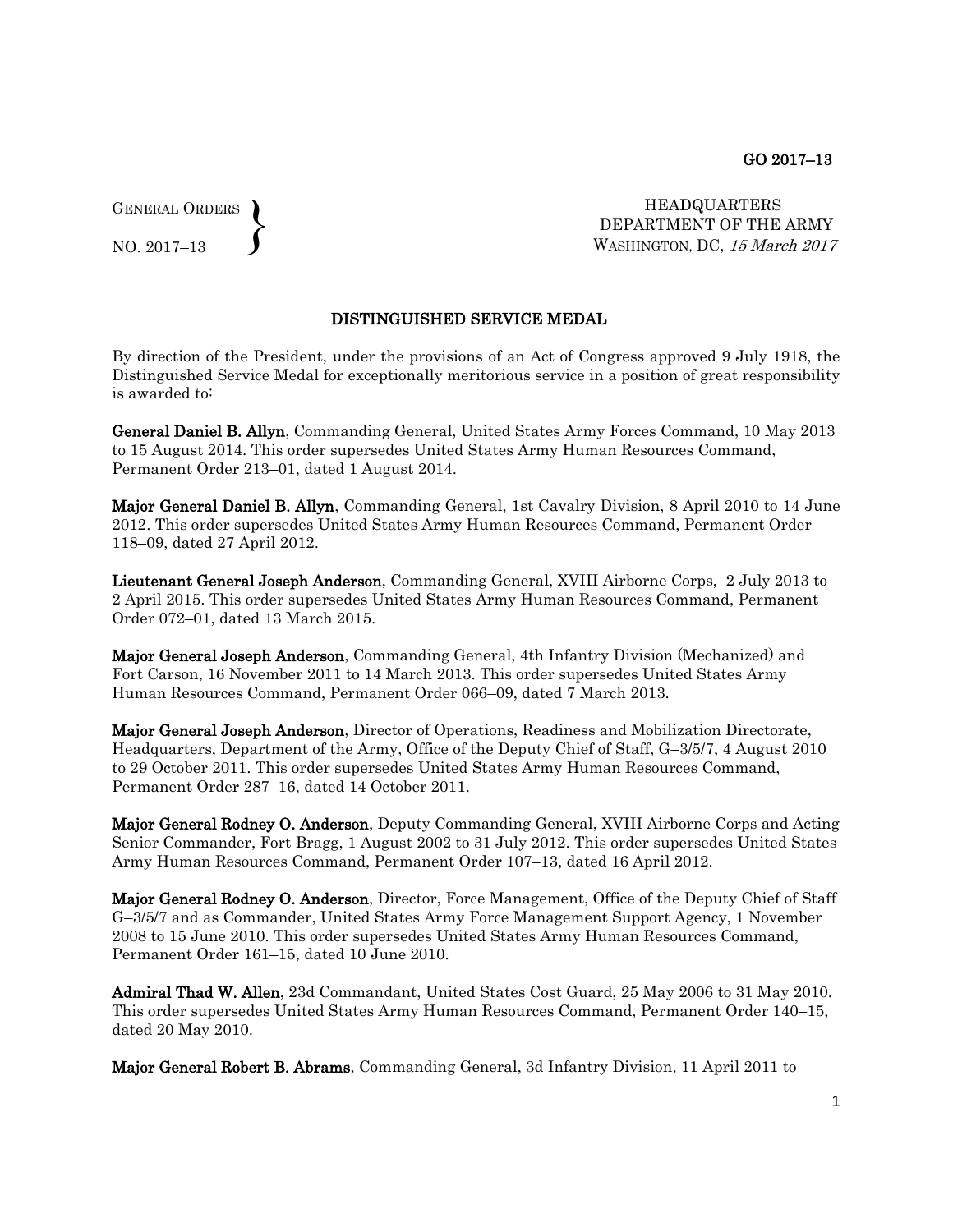## GO 2017–13

4 August 2013. This order supersedes United States Army Human Resources Command, Permanent Order 198–10, dated 17 July 2013.

Major General Steven R. Abt, Deputy Commanding General, United States Army Accessions Command, 1 June 2000 to 31 May 2011. This order supersedes United States Army Human Resources Command, Permanent Order 081–26, dated 22 March 2011.

Major General Ricky G. Adams, Deputy Commanding General, Army National Guard, Headquarters, United States Army Training and Doctrine Command, 1 April 2004 to 31 March 2014. This order supersedes United States Army Human Resource Command Permanent Order 058–13, dated 27 February 2014.

Major General James A. Adkins, Adjutant General for Maryland National Guard, 19 June 2008 to 31 January 2015. This order supersedes United States Army Human Resource Command Permanent Order 330–17, dated 26 November 2014.

Major General Charles A. Anderson, Commanding General, First Army Division West, 1 February 2002 to 31 January 2012. This order supersedes United States Army Human Resource Command Permanent Order 270–14, dated 27 September 2011.

Major General Marcia M. Anderson, Deputy Chief of Army Reserve, 1 May 2006 to 30 April 2016. This order supersedes United States Army Human Resource Command Permanent Order 146–07, dated 25 May 2016.

Major General Phillip R. Anderson, Commander, Mississippi Valley Division and President, Mississippi River Commission, 15 July 1997 to 12 September 2000. This order supersedes United States Army Human Resource Command Permanent Order 356–06, dated 22 December 2010.

Major General Jeffery L. Arnold, Director, Human Resources Policy, Deputy Chief of Staff, G–1, 20 January 2006 to 1 July 2011. This order supersedes United States Army Human Resource Command Permanent Order 131–18, dated 11 May 2011.

Major General Deborah A. Ashenhurst Jr., Adjutant General, Ohio National Guard, 10 January 2011 to 10 January 2015. This order supersedes United States Army Human Resource Command Permanent Order 233–07, dated 21 August 2015.

Major General Robert P. Ashley, Commanding General, United States Army Intelligence Center of Excellence, 19 April 2013 to 24 July 2015. This order supersedes United States Army Human Resource Command Permanent Order 149–03, dated 29 May 2015.

Brigadier General Timothy K. Adams, Commanding General, United States Army Public Health Command and the Chief of the United States Army Veterinary Corps, 1 January 2001 to 31 December 2011. This order supersedes United States Army Human Resource Command Permanent Order 188–06, dated 7 July 2011.

Brigadier General Mark C. Arnold, Commanding General 100th Training Division (Operation Support), 2 October 2004 to 1 October 2014. This order supersedes United States Army Human Resource Command Permanent Order 233–08, dated 21 August 2015.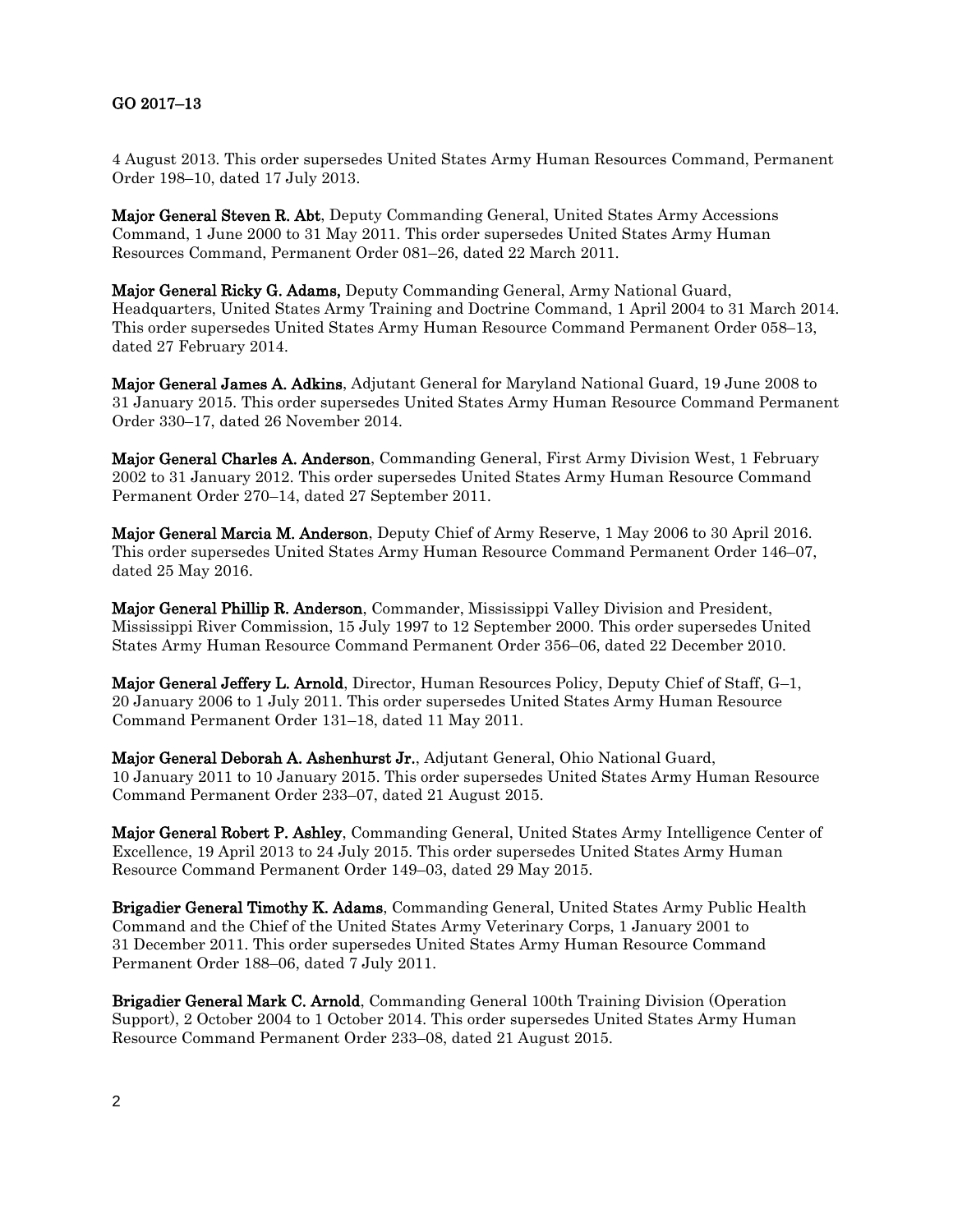Colonel David P. Acevedo, Chief, Information Technology Management Reforms Division, Office of the Chief Information Officer, G–6, 1 July 2003 to 31 July 2013. This order supersedes United States Army Human Resource Command Permanent Order 142–08, dated 22 May 2013.

Colonel Robert B. Akam, Deputy Director and Chief of Staff of the Army's Sexual Harassment and Assault Response Program Office, Deputy Chief of Staff, G–1, United States Army Pentagon, 30 September 2004 to 1 October 2014. This order supersedes United States Army Human Resource Command Permanent Order 160–12, dated 19 June 2014.

Colonel Ronald P. Alberto, United States Army, 1 January 2002 to 30 December 2011. This order supersedes United States Army Human Resource Command Permanent Order 167–02, dated 16 June 2011.

Colonel David C. Allbee, Professor and Head, Department of Chemistry and Life Science, United States Military Academy, 1 June 2001 to 31 May 2011. This order supersedes United States Army Human Resource Command Permanent Order 342–09, dated 8 December 2010.

Colonel Pedro G. Almeida, United States Army Africa/Southern European Task Force, 1 November 2005 to 31 October 2015. This order supersedes United States Army Human Resource Command Permanent Order 117–08, dated 27 April 2015.

Colonel Paul J. Ambrose, Deputy Commanding Officer, United States Army Special Operations Aviation Command, 1 June 2003 to 31 May 2013. This order supersedes United States Army Human Resource Command Permanent Order 038–04, dated 7 February 2013.

Colonel David P. Anders, Chief of the Security Cooperation Division, G3, United States Army North (Fifth Army), Fort Sam Houston and Camp Bullis, 1 June 2006 to 31 May 2016. This order supersedes United States Army Human Resource Command Permanent Order 049–20, dated 18 February 2016.

Colonel Randall G. Anderson, Deputy Commander of the United States Army Medical Department Center and School, 1 June 2005 to 31 January 2015. This order supersedes United States Army Human Resource Command Permanent Order 079–10, dated 20 March 2015.

Colonel Susan Annicelli, Commander, Fort Belvoir Community Hospital, 30 November 2002 to 30 November 2012. This order supersedes United States Army Human Resource Command Permanent Order 104–78, dated 13 April 2012.

Colonel Dionysios Anninos, Chief of Staff, United States Army Corps of Engineers, 22 February 2003 to 22 February 2013. This order supersedes United States Army Human Resource Command Permanent Order 038–05, dated 7 February 2013.

Command Sergeant Major Joseph R. Allen, Command Sergeant Major United States Forces–Iraq, 1 February 2003 to 31 January 2013. This order supersedes United States Army Human Resource Command Permanent Order 075–14, dated 15 March 2012.

Command Sergeant Major Jessie L. Andrews Jr., Command Sergeant Major Task Force Bragg, 31 August 2005 to 1 September 2015. This order supersedes United States Army Human Resource Command Permanent Order 246–11, dated 3 September 2015.